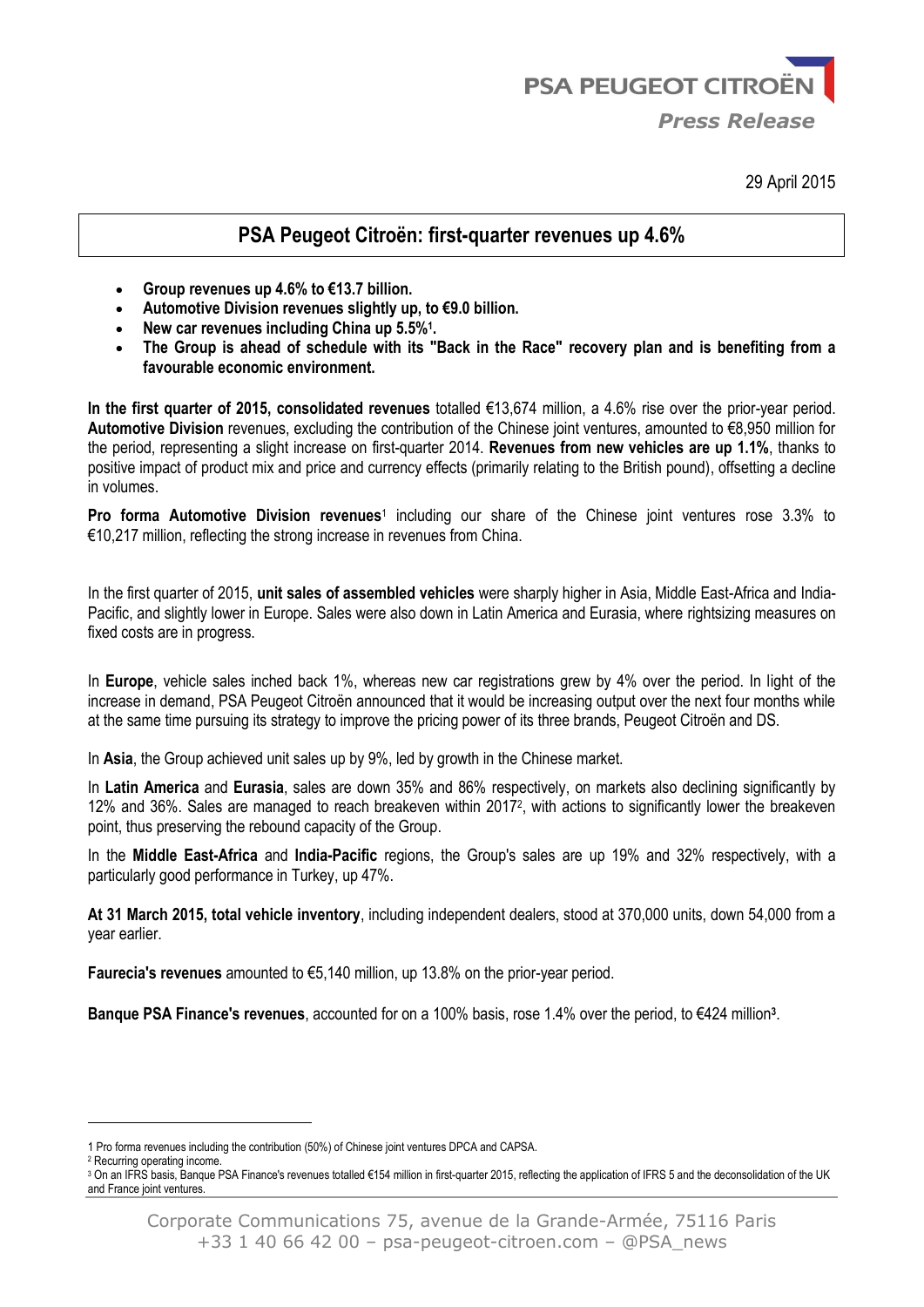

Commenting on the publication of the first-quarter revenues figures, Jean-Baptiste de Chatillon said: "We are speeding up the implementation of our "Back in the Race" recovery plan. We remain focused on carrying our targeted measures through to completion, irrespectively of the tailwinds we've enjoyed so far this year."

## **Outlook**

In 2015, PSA Peugeot Citroën expects to see automotive demand increase by 4% in Europe and by about 7% in China, but decline by some 10% in Latin America and around 30% in Russia.

The Group aims to generate operating free cash flow of around €2 billion over the period 2015-2017. It is also targeting an operating margin<sup>4</sup> of 2% in 2018 for the Automotive Division, with the objective of reaching 5% over the period of the next medium-term plan, covering 2019-2023.

#### **Contacts**

| <b>Media Relations</b>                                 |                       | <b>Investor Relations</b>                            |                       |  |  |  |
|--------------------------------------------------------|-----------------------|------------------------------------------------------|-----------------------|--|--|--|
| Jean-Baptiste Thomas<br>jean-baptiste.thomas@mpsa.com  | +33 (0) 1 40 66 47 59 | Frédéric Brunet<br>frederic.brunet@mpsa.com          | +33 (0) 1 40 66 42 59 |  |  |  |
| Pierre-Olivier Salmon<br>pierreolivier.salmon@mpsa.com | +33 (0) 1 40 66 49 94 | Anne-Laure Desclèves<br>annelaure.descleves@mpsa.com | +33 (0) 1 40 66 43 65 |  |  |  |
| Antonia Krpina<br>antonia.krpina@mpsa.com              | +33 (0) 1 40 66 58 54 | <b>Karine Douet</b><br>karine.douet@mpsa.com         | +33 (0) 1 40 66 57 45 |  |  |  |

*PSA Peugeot Citroën will organise a conference call in English with Jean Baptiste de Chatillon, Chief Financial Officer, on Wednesday, 29 April 2015 at 8:00 am (Paris) / 7:00 am (London). To participate, please dial: France: +33 (0) 1 70 77 09 42* 

*You may also follow the conference call and download the presentation of first-quarter 2015 revenues figures on our website (www.psa-peugeot-citroen.com, in the "Analysts/Investors" section)*

### **Financial calendar**

-

**-** 29 July 2015: First-Half 2015 Results

<sup>4</sup> Recurring operating income as a percentage of revenues for the Automotive Division.